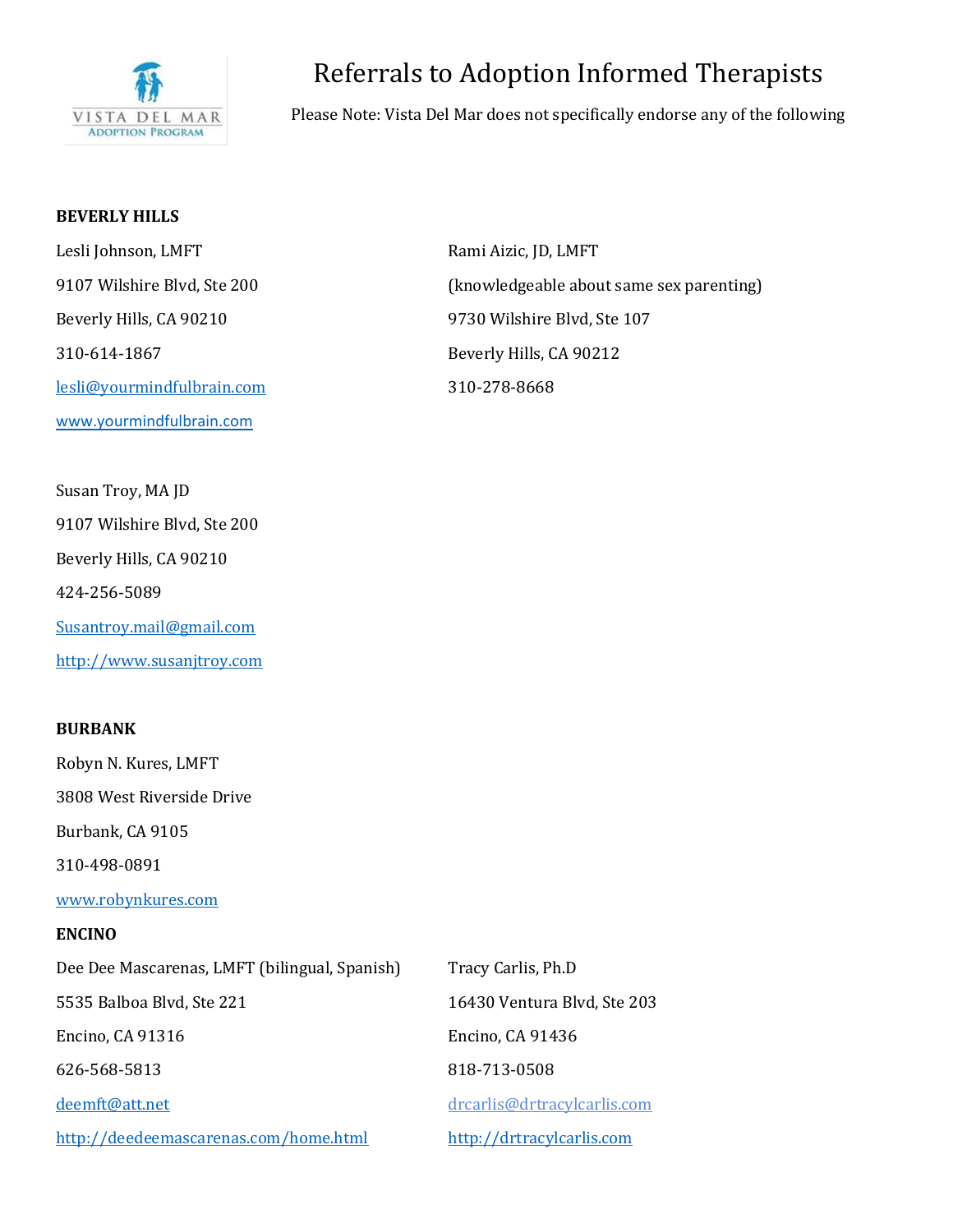## **HUNTINGTON BEACH**

Mel Hurst, LMFT

5762 Bolsa Ave, Ste 107

Huntington Beach, CA 92649

714-460-2949

<http://www.associatedtherapists.com/Herst.html>

# **LOS ANGELES**

Angela Gee, LMFT 3611 Seneca Ave Los Angeles, CA 90039 310-226-7089 [angela@angelageemft.com](mailto:angela@angelageemft.com) [http://angelageemft.com](http://angelageemft.com/)

Carole Lieber-Wilkins, LMFT (reproductive medicine, infertility issues, surrogacy & non-traditional family building) 1460 Westwood Blvd, Ste 204 Los Angeles, CA 90024 310-470-9049 [familybuildingclw@gmail.com](mailto:familybuildingclw@gmail.com) <http://lafamilybuilding.com/wordpress/>

# **NEWPORT BEACH**

Connie Hornyak, LCSW (in addition to adoption, specializes in attachment disorders and developmental trauma) 1000 Quail Ste 242 Newport Beach, CA 92660 714-785-3407 [connie@icfd.net](mailto:connie@icfd.net) [http://conniehornyak.com](http://conniehornyak.com/)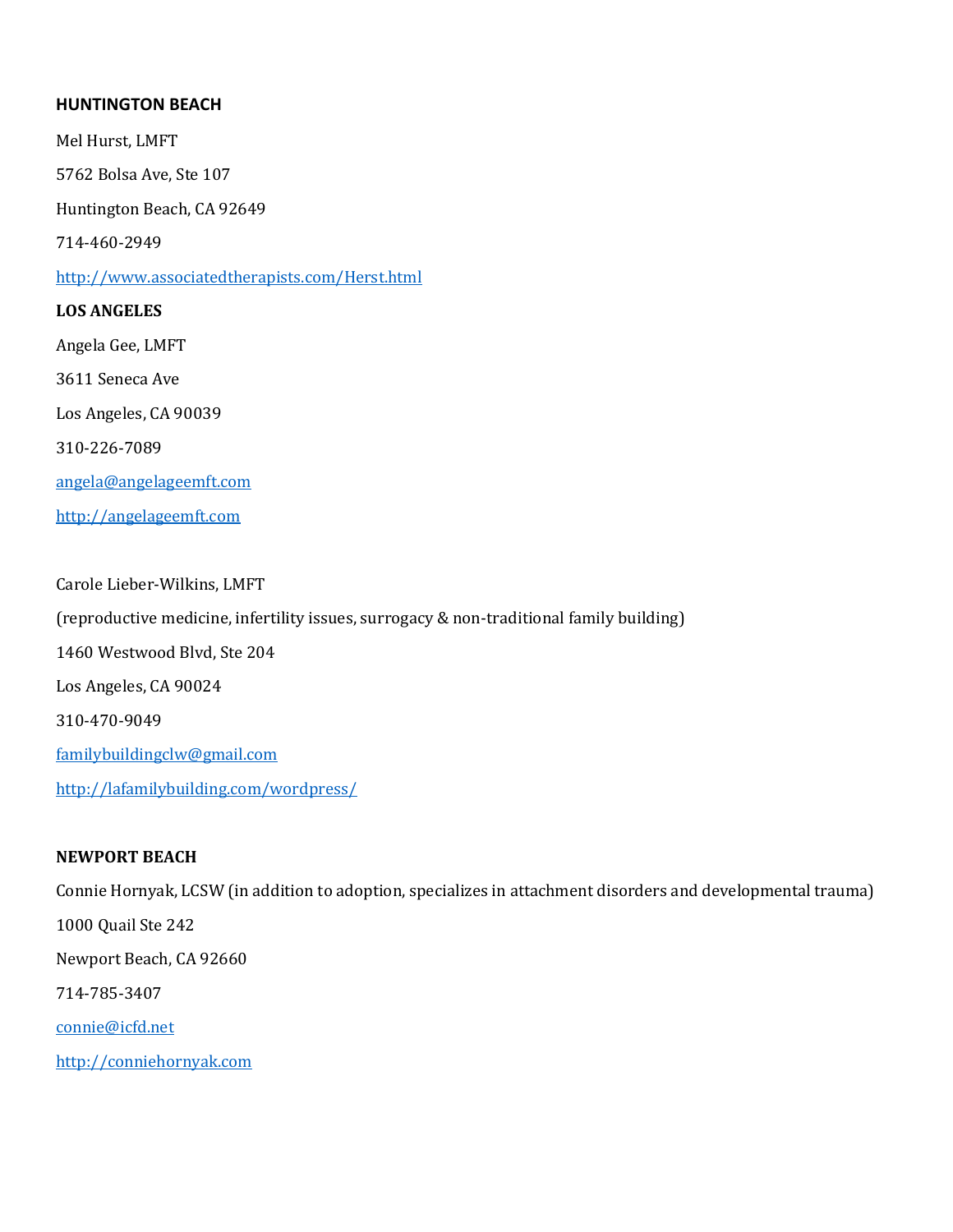#### **NORTHRIDGE**

Christopher Harriott, LMFT (good with LGBTQ associated issues) 8700 Reseda Blvd, Ste 209 Northridge, CA 91324 818-772-9981

#### **PASADENA**

| Dee Dee Mascarensa, LMFT (bilingual, Spanish) | Lesli Johnson, LMFT         |
|-----------------------------------------------|-----------------------------|
| Call for address                              | 200 E Del Mar Blvd, Ste 119 |
| Pasadena, CA 91106                            | Pasadena, CA 91105          |
| 626-568-5813                                  | 310-614-1867                |
| deemft@att.net                                | lesli@vourmindfulbrain.com  |
| http://deedeemascarenas.com/home.html         | www.yourmindfulbrain.com    |

## **SANTA MONICA**

Marlou Russell, Ph. D 1452 26th Street, Ste 103 Santa Monica, CA 90404 310-829-1438 [marlourussell@hotmail.com](mailto:marlourussell@hotmail.com) [http://www.marlourussellphd.com](http://www.marlourussellphd.com/)

Elaine Gordon, Ph. D (reproductive medicine, infertility issues & non-traditional family building) 1245 16th Street, Ste 210 Santa Monica, CA 90402 310-454-0502 [elainergordonphd@gmail.com](mailto:elainergordonphd@gmail.com) [http://www.elainegordon.com](http://www.elainegordon.com/)